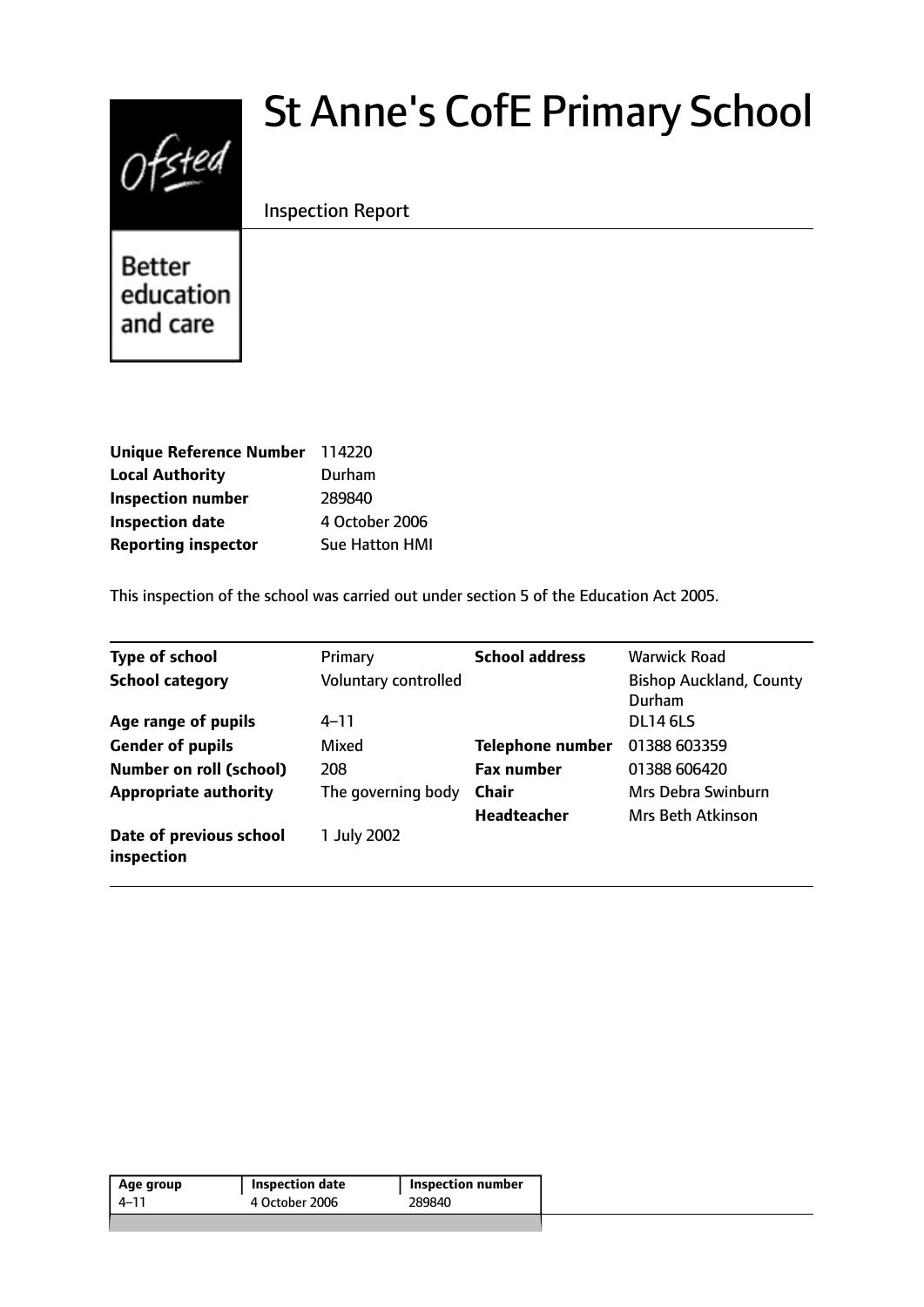© Crown copyright 2006

Website: www.ofsted.gov.uk

This document may be reproduced in whole or in part for non-commercial educational purposes, provided that the information quoted is reproduced without adaptation and the source and date of publication are stated.

Further copies of this report are obtainable from the school. Under the Education Act 2005, the school must provide a copy of this report free of charge to certain categories of people. A charge not exceeding the full cost of reproduction may be made for any other copies supplied.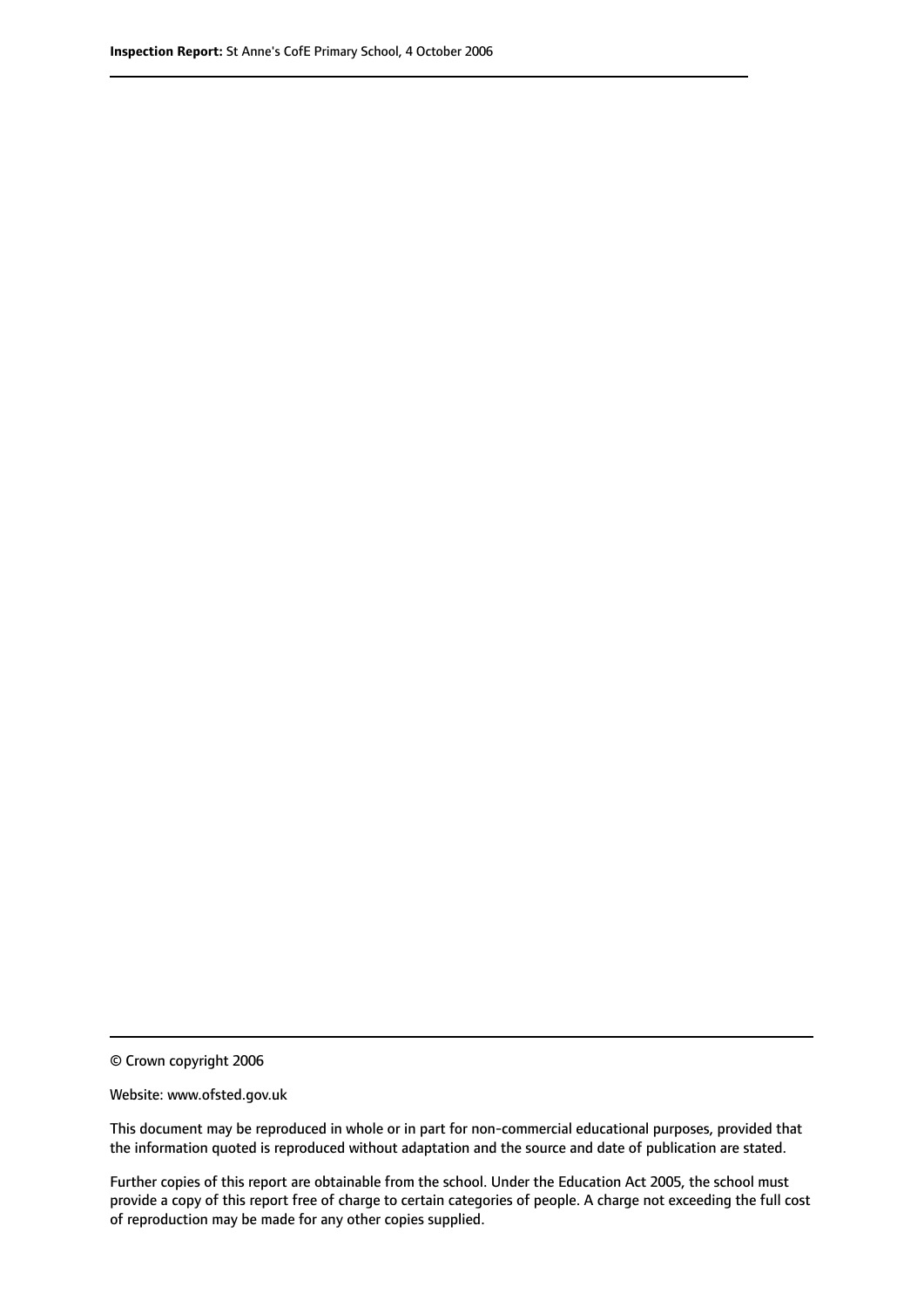# **Introduction**

The inspection was carried out by one of Her Majesty's Inspectors. The inspector had discussions with the headteacher and talked with groups of children, staff and governors. The responses to a parental questionnaire were analysed. All classes were visited and break time, lunchtime and assembly were observed. The inspector looked at a range of documents including the school's self-evaluation and improvement plan. The inspection also takes account of national data to compare the achievement and progress of this school's children with those in similar schools.

## **Description of the school**

St Anne's is a smaller than average primary school which is oversubscribed. A small number of children, less than one in ten, claims free school meals. There are fewer children from minority ethnic backgrounds and fewer with learning difficulties and/or disabilities than in many schools. Most children start school with skills that are average or slightly above. The school has achieved the Activemark award and is working towards Healthy Schools status.

### **Key for inspection grades**

| Outstanding  |
|--------------|
| Good         |
| Satisfactory |
| Inadequate   |
|              |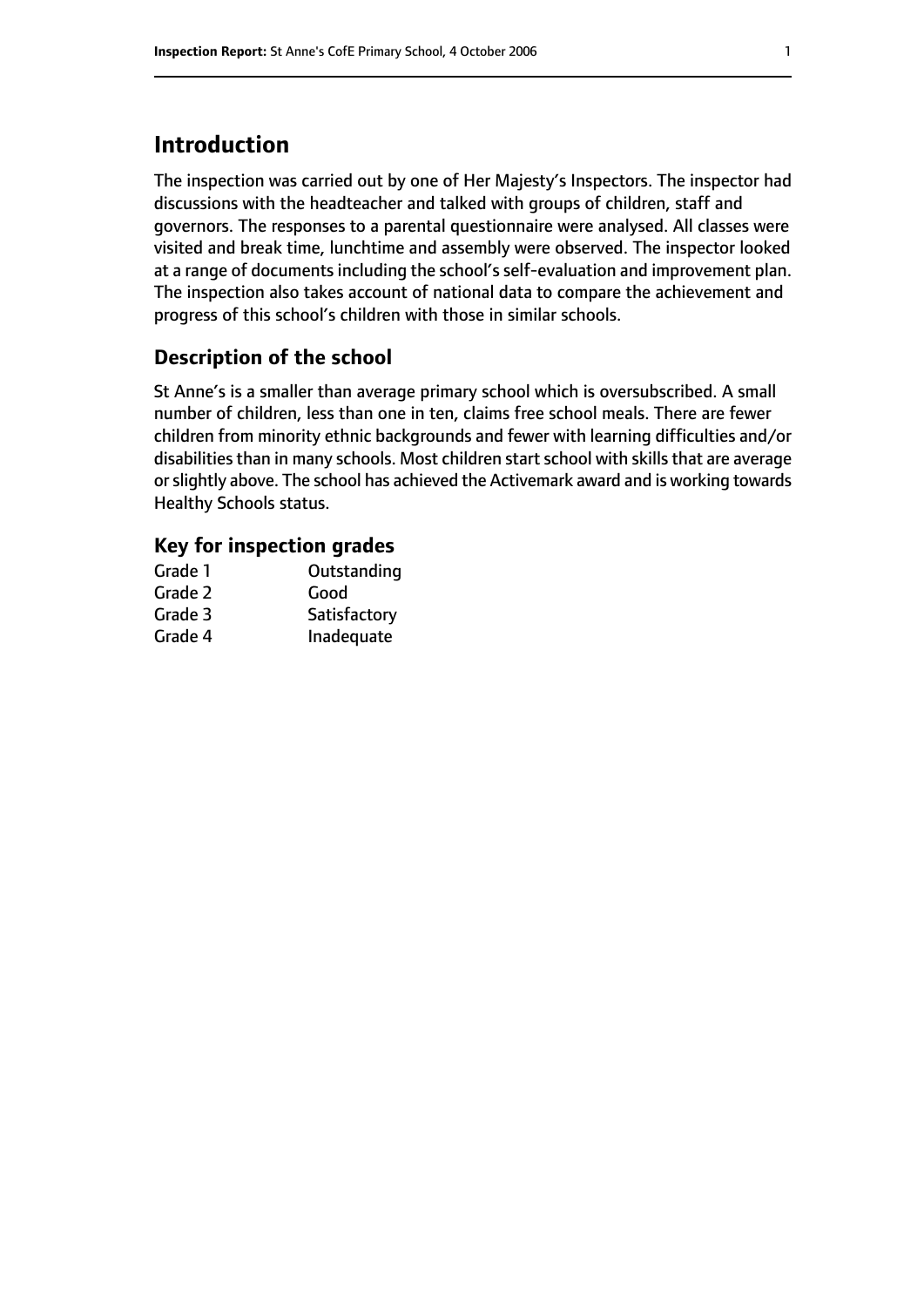# **Overall effectiveness of the school**

#### **Grade: 2**

This good school places an equal emphasis on children's academic and personal development. It is successful with both. Children enjoy school, behave well and attend regularly. They work and play together amicably. They are ready to celebrate each other's achievements and to support and help anyone experiencing difficulty. They are making an increasingly significant contribution to the school and the wider community. Most parents have nothing but praise for the school. They recognise, rightly, the strong family atmosphere in which children are encouraged and supported to do their best.

Pupils consistently reach standards that are above or well above the national average and usually make good progress. They are well prepared for the next stage in their education. In 2005, however, not all pupils at the end of Key Stage 2 made the progress that the school expected of them, particularly in writing. The school quickly identified the reasons for this. It took swift, well-targeted action. For example, teachers supported boys with their writing by engaging them in more discussion about the purpose of their writing and what they might like to say. They also increased the emphasis on the practical use of mathematics. As a result, both the standards reached by pupils and the progress that this represented improved in 2006. The school has already made some improvements in the way it uses assessment information. It recognises that it needs to track pupil's progress more rigorously throughout the school to ensure that any underachievement is picked up early and acted on promptly.

Good teaching and an interesting, relevant curriculum make a significant contribution to the standards achieved by the pupils. Teachers know their children well. This means that they can set work that meets their needs and catches their interest. Teaching assistants provide effective support for individuals and groups. However, pupils are not always clear how to improve a piece of work or what they are aiming for in the longer term. All members of staff are highly committed and provide good quality care for pupils. The standards reached and the quality of provision in the Reception class are good.

The number of children with learning difficulties and/or disabilities has recently increased. St Anne's has formed links with a nearby special school and both benefit from the sharing of expertise, resources and facilities. The school has worked closely with external agencies and is developing its own expertise to meet their needs. These pupils make good progress.

Leadership and management are good. The headteacher is relatively new. She is building successfully on the school's existing strengths and involving staff, governors, children and parents in reaffirming the school's vision and securing a common sense of purpose and direction. Together with senior managers and governors she has a good understanding of the school's strengths and areas that need improving. They have already had some successes and, together with improvements made since the last inspection, this shows that the capacity for further improvement is good.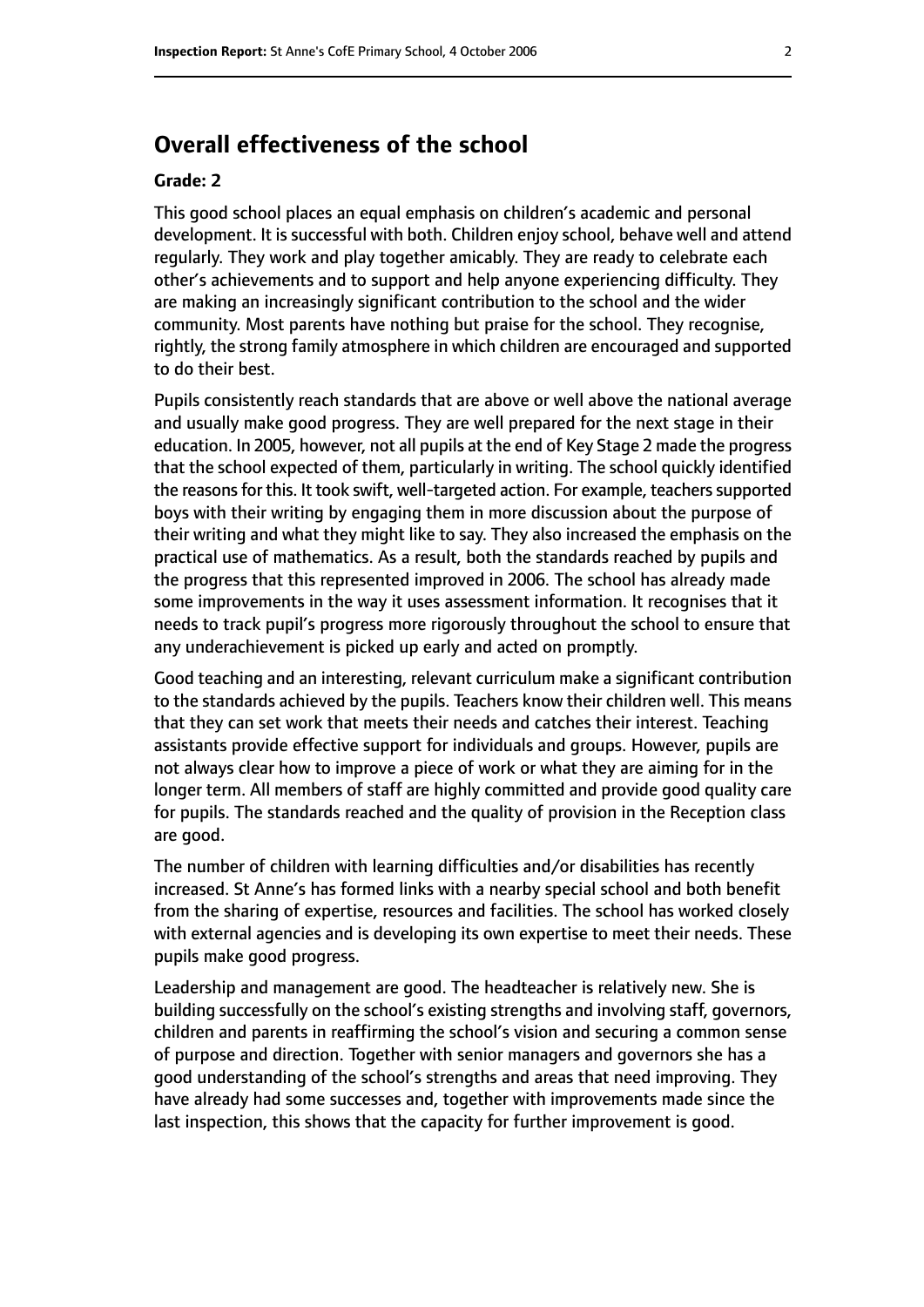#### **What the school should do to improve further**

- Put in place a system to make sure that children's progress against their targets is tracked at regular intervals so that any underachievement is identified early and prompt action taken.
- Make sure that children understand the next steps in their learning and that teachers' marking consistently provides clear guidance on how to do better.

## **Achievement and standards**

#### **Grade: 2**

Children make a good start in school. By the end of the Reception class most meet, and a few exceed, the learning goals expected for children of their age. At the end of Year 2, standards are slightly above average in reading, writing and mathematics. By the end of Year 6, standards are consistently well above average in English, mathematics and science. All groups of pupils make generally good progress based on their prior attainment except in 2005, when some children did not reach the high levels expected of them by the school. Work in pupil's books and the records kept by the school confirm that variations in the rate of progress in other years, are the result of the characteristics and composition of specific year groups.

## **Personal development and well-being**

#### **Grade: 2**

Pupil's personal development and well-being are good. Their spiritual, moral, social and cultural development is also good. They have positive attitudes to school and work hard in lessons. They are friendly, polite and well behaved. They recognise various forms of worship such as praise and reflection. They have a good understanding of how to keep safe and healthy. This is reflected in the interest they take in what is for lunch and in the contents of their packed-lunch boxes.

The children are pleased with their efforts to raise money for an adventure playground and are looking forward to its installation. They also raise money regularly for charities. Pupils are proud to be members of the school council and recognise its growing contribution to the life of the school, for example, in preparing for the Healthy Schools award. Older pupils were quick to volunteer for training to be 'buddies' for younger children during playtimes. The high standards achieved in the basic skills of literacy, numeracy and information and communication technology (ICT) and their well developed ability to work together prepare pupils very well for the next stage of their education and for life after school.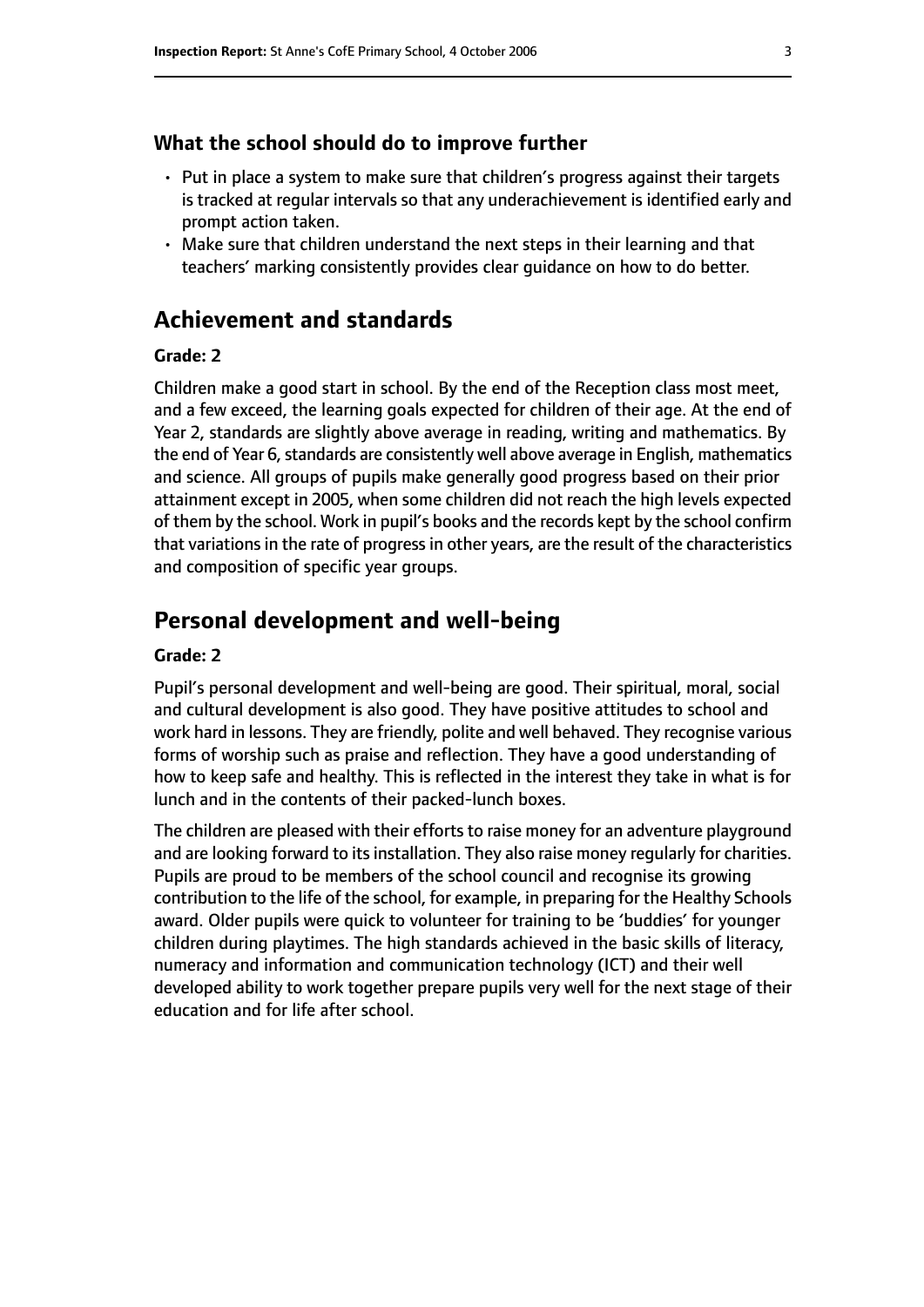# **Quality of provision**

#### **Teaching and learning**

#### **Grade: 2**

The pupils' high standards and good progress are the result of good teaching. Relationships between teachers and children are based on mutual respect. Pupils are keen to participate in and contribute to lessons. Most lessons are well planned and move along at a brisk pace with pupils consolidating and extending their skills and understanding. Increasingly teachers are encouraging children to evaluate their own work.

Teaching assistants make an important and effective contribution to pupils' learning, for example, by leading and joining in money games or being involved in activities to develop the physical coordination and movement of pupils with learning difficulties. They keep pupils on task and help to develop their thinking, speaking, reasoning and listening skills. However, occasionally they are asked to oversee the completion of worksheets by pupils and this is not the most effective use of their expertise.

#### **Curriculum and other activities**

#### **Grade: 2**

The school provides a broad and relevant curriculum that meets the needs and interests of pupils. The teaching of French is well established and the school is involved in a project to ensure a smooth progression when pupils go on to secondary education. The curriculum is enhanced by a range of additional activities and out-of-school clubs including links with other local schools. A great emphasis is placed on educational visits and visitors to broaden pupils' experiences and provide good opportunities for them to use and develop their skills in reading, writing and ICT. Children recall these with obvious enjoyment. The school ensures that pupils are introduced to, and develop an understanding of, cultures other than their own.

#### **Care, guidance and support**

#### **Grade: 3**

Care, guidance and support are satisfactory. Staff are highly committed and provide good quality care for pupils. Procedures for safeguarding children are in place. In this supportive environment, children achieve high standards and develop positive attitudes to their work. Most reach challenging targets. However, the school knowsthat it needs to improve further its use of assessment information to set targets for pupils and then track their progress more rigorously. The quality and effectiveness of marking is not consistent. Where it is good, it provides pupils with clear guidance on how to improve their work.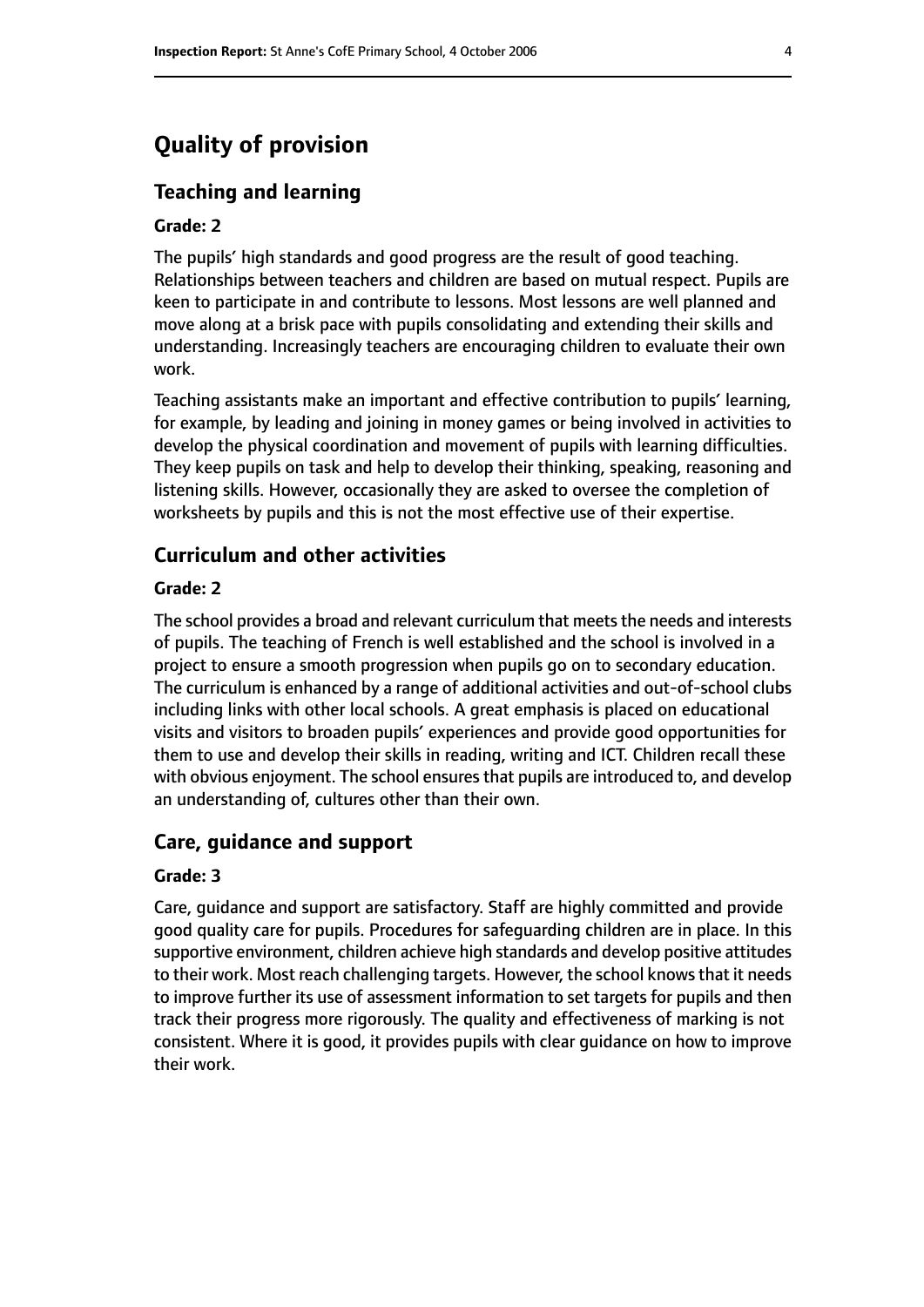# **Leadership and management**

#### **Grade: 2**

The positive impact of leadership and management is seen clearly in the progress that pupils make in their academic achievements and in their personal development. Senior managers and governors have an accurate understanding of the school's strengths and know that the monitoring of pupil's performance needs to be improved. Governors have a good range of expertise and are strong supporters of the school.

Parents are very supportive of the school. They feel well informed about what is being taught and the progress that their own child is making. The headteacher and governors are actively seeking to enhance further the school's links with parents.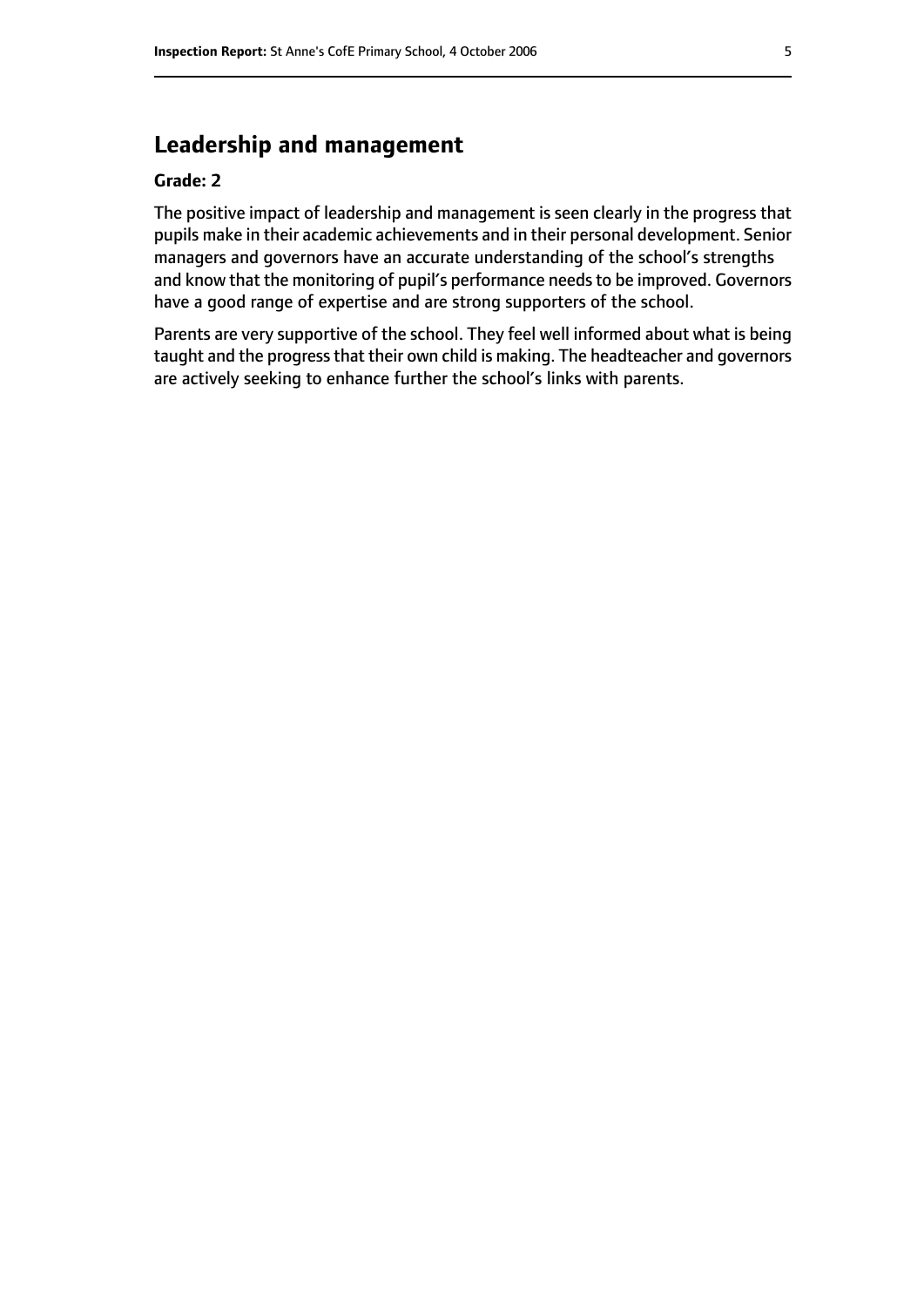**Any complaints about the inspection or the report should be made following the procedures set out inthe guidance 'Complaints about school inspection', whichis available from Ofsted's website: www.ofsted.gov.uk.**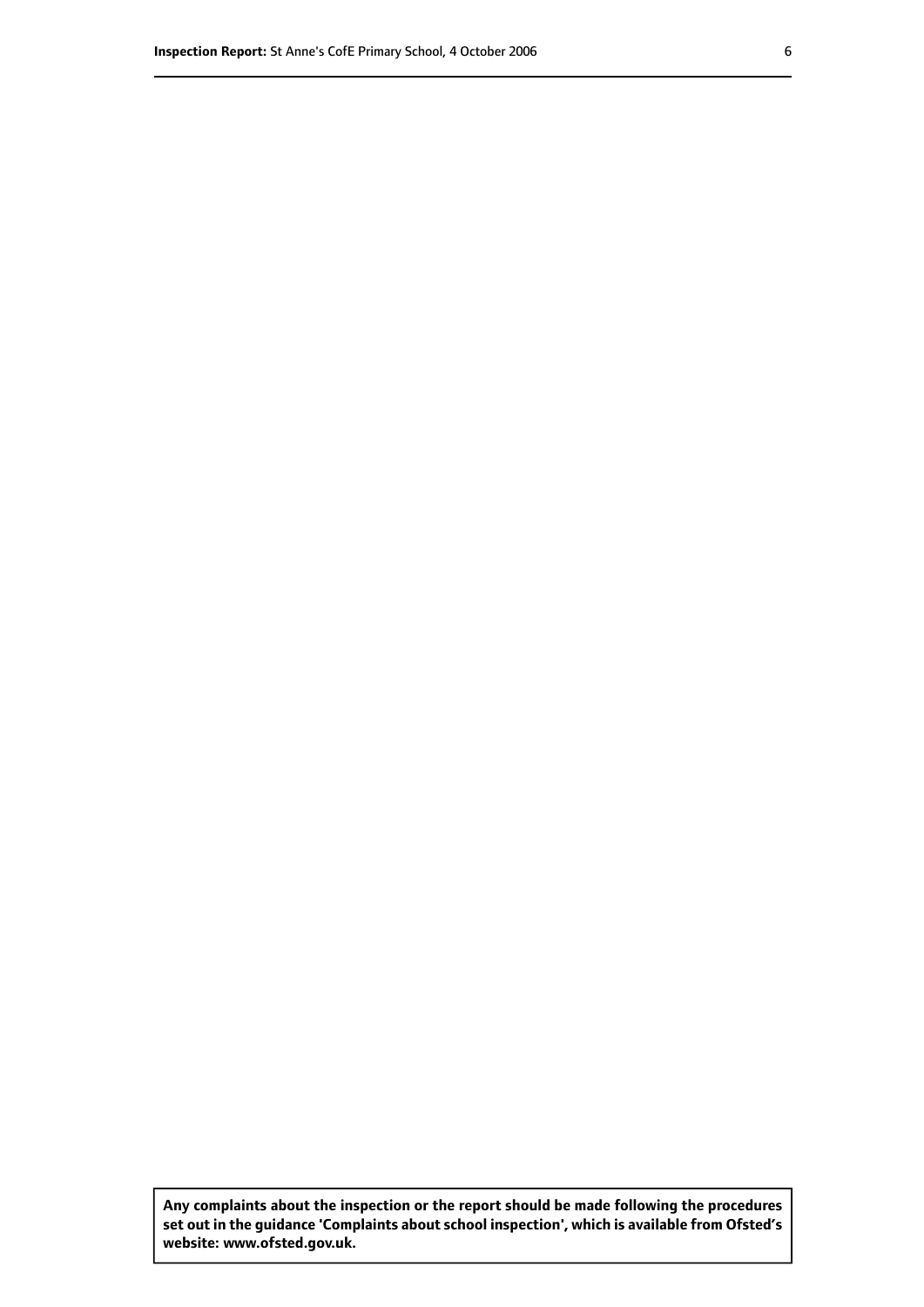# **Inspection judgements**

| Key to judgements: grade 1 is outstanding, grade 2 good, grade 3 satisfactory, and grade 4 | School         |
|--------------------------------------------------------------------------------------------|----------------|
| inadeauate                                                                                 | <b>Overall</b> |

# **Overall effectiveness**

| How effective, efficient and inclusive is the provision of education, integrated<br>care and any extended services in meeting the needs of learners? |     |
|------------------------------------------------------------------------------------------------------------------------------------------------------|-----|
| How well does the school work in partnership with others to promote learners'<br>well-being?                                                         |     |
| The quality and standards in the Foundation Stage                                                                                                    |     |
| The effectiveness of the school's self-evaluation                                                                                                    |     |
| The capacity to make any necessary improvements                                                                                                      |     |
| Effective steps have been taken to promote improvement since the last<br>inspection                                                                  | Yes |

## **Achievement and standards**

| How well do learners achieve?                                                                               |  |
|-------------------------------------------------------------------------------------------------------------|--|
| The standards <sup>1</sup> reached by learners                                                              |  |
| How well learners make progress, taking account of any significant variations between<br>groups of learners |  |
| How well learners with learning difficulties and disabilities make progress                                 |  |

## **Personal development and well-being**

| How good is the overall personal development and well-being of the<br>learners?                                  |  |
|------------------------------------------------------------------------------------------------------------------|--|
| The extent of learners' spiritual, moral, social and cultural development                                        |  |
| The behaviour of learners                                                                                        |  |
| The attendance of learners                                                                                       |  |
| How well learners enjoy their education                                                                          |  |
| The extent to which learners adopt safe practices                                                                |  |
| The extent to which learners adopt healthy lifestyles                                                            |  |
| The extent to which learners make a positive contribution to the community                                       |  |
| How well learners develop workplace and other skills that will contribute to<br>their future economic well-being |  |

# **The quality of provision**

| $\Box$ How effective are teaching and learning in meeting the full range of the $\Box$<br>  learners' needs?        |  |
|---------------------------------------------------------------------------------------------------------------------|--|
| $\mid$ How well do the curriculum and other activities meet the range of needs<br>$\mid$ and interests of learners? |  |
| How well are learners cared for, guided and supported?                                                              |  |

 $^1$  Grade 1 - Exceptionally and consistently high; Grade 2 - Generally above average with none significantly below average; Grade 3 - Broadly average to below average; Grade 4 - Exceptionally low.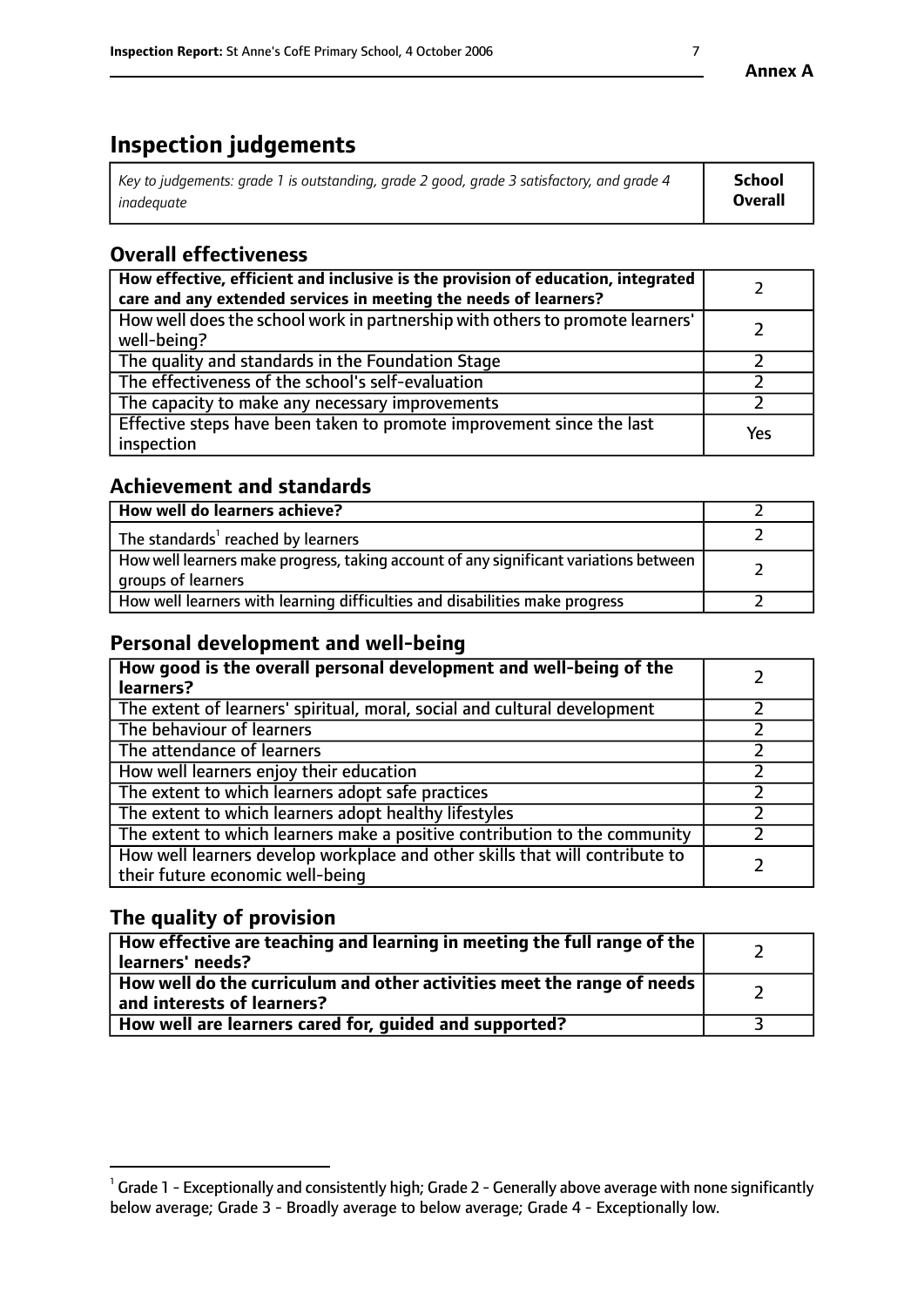#### **Annex A**

# **Leadership and management**

| How effective are leadership and management in raising achievement<br>and supporting all learners?                                              |           |
|-------------------------------------------------------------------------------------------------------------------------------------------------|-----------|
| How effectively leaders and managers at all levels set clear direction leading<br>to improvement and promote high quality of care and education |           |
| How effectively performance is monitored, evaluated and improved to meet<br>challenging targets                                                 |           |
| How well equality of opportunity is promoted and discrimination tackled so<br>that all learners achieve as well as they can                     |           |
| How effectively and efficiently resources, including staff, are deployed to<br>achieve value for money                                          |           |
| The extent to which governors and other supervisory boards discharge their<br>responsibilities                                                  |           |
| Do procedures for safequarding learners meet current government<br>requirements?                                                                | Yes       |
| Does this school require special measures?                                                                                                      | <b>No</b> |
| Does this school require a notice to improve?                                                                                                   | <b>No</b> |